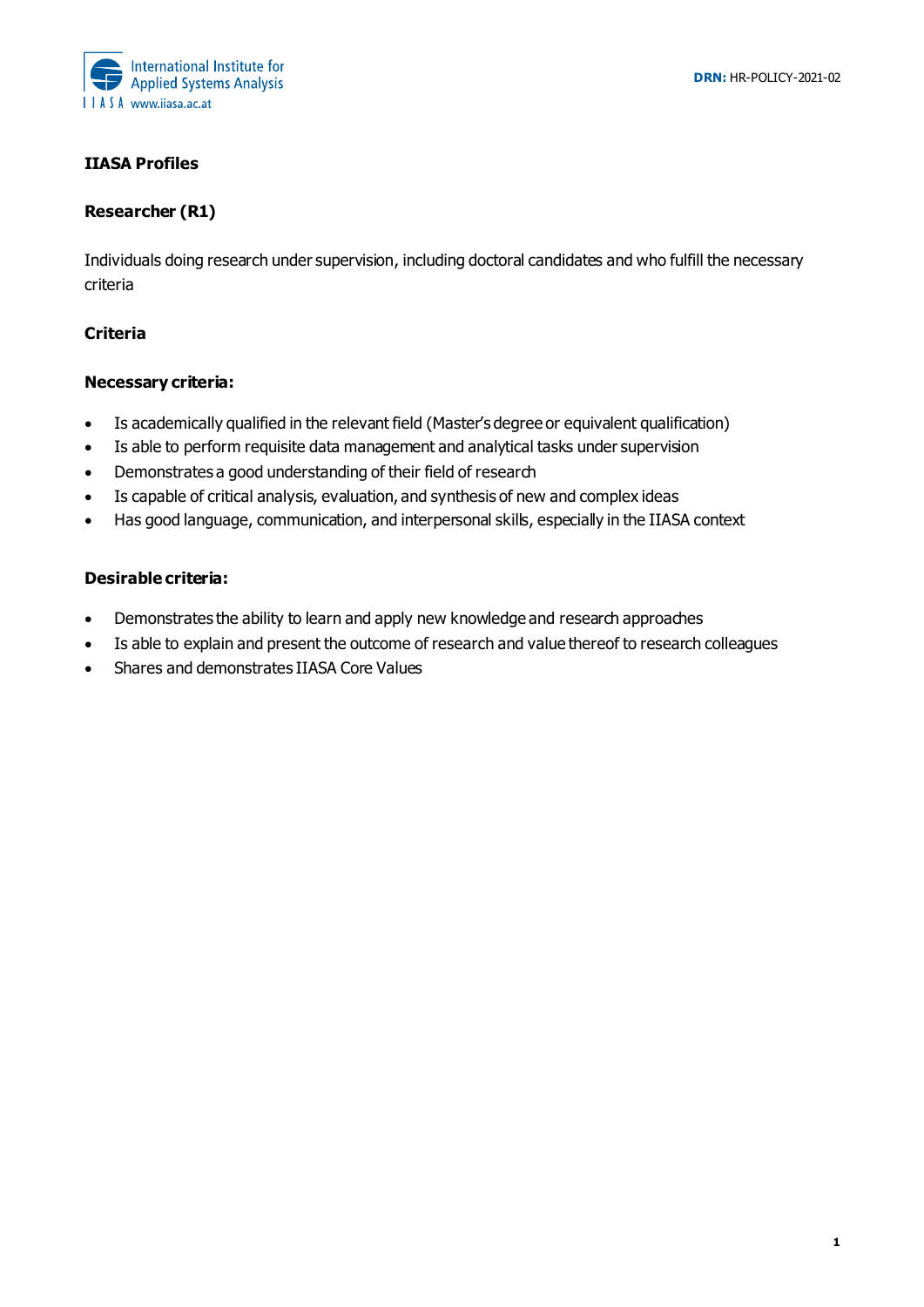

# **Research Scholar (R2)**

Doctorate (PhD) holders, or individuals with equivalent qualifications/experience, doing research under guidance and who fulfill the necessary criteria

## **Criteria**

All criteria of Researchers (R1) plus:

#### **Necessary criteria:**

- A systematic understanding of a field of research and mastery of research associated with that field
- Demonstrates initiative, provides high quality research
- Articulates a clear research vision which aligns with, and contributes to, IIASA priorities
- Demonstrates the ability to conceive, design, and implement research projects
- Published a coherent body of high-quality national or international refereed publications or patents
- Demonstrates critical analysis, evaluation, and synthesis of new and complex ideas
- Is able to explain the outcome of their research and value thereof to the research community
- Lives up to IIASA Core Values
- Understands the value of their research work in the context of current global challenges

- Demonstrates collaboration and networking skills
- Takes ownership for and manages their own career progression, sets realistic and achievable career goals, identifies and develops ways to improve employability
- Participates in the training capacity building activities of IIASA
- Is able to produce policy briefs under guidance
- Understands the broader research funding and grantmaking environment
- Participates in successful external fundraising initiatives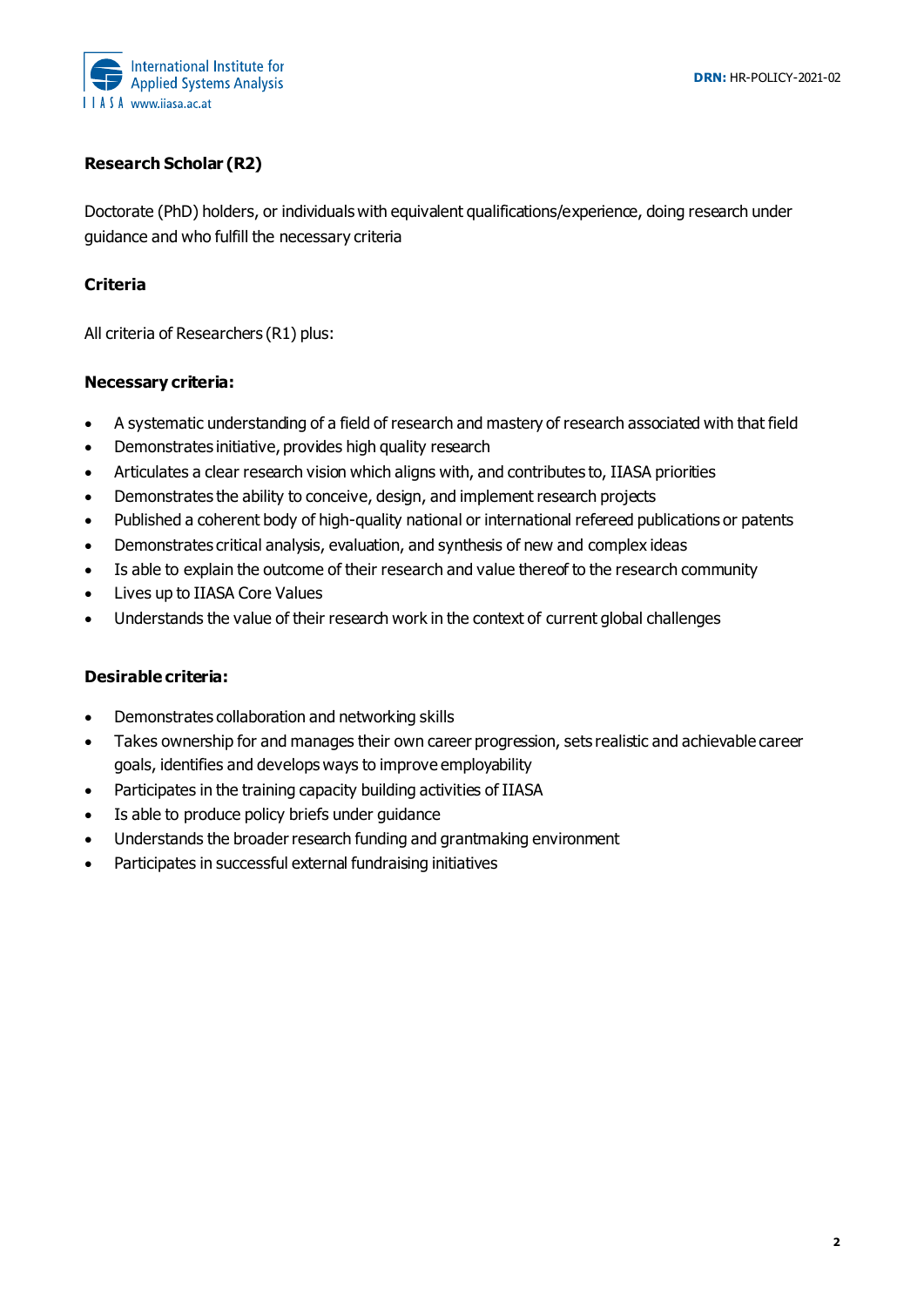

# **Senior Research Scholar (R3)**

Researchers who have a strong international reputation and recognition and who fulfill the necessary criteria

## **Criteria**

All criteria of a Research Scholar (R2) plus:

## **Necessary criteria:**

- Must have a well-established international reputation and profile based on research excellence in their field
- Demonstrates independent research capabilities
- Identifies path-breaking research problems and opportunities within IIASA areas of focus; Must be significantly advancing the frontiers of knowledge
- Develops and/or applies appropriate and innovative research methodologies and approaches
- Takes the lead in executing collaborative research projects and have credible science project management experience
- Has a strong publication profile in leading journals as lead author with a competitive research citation profile
- Demonstrates significant external grant raising competencies, also for self-initiated proposals
- Demonstrates team building competencies
- Promotes IIASA Core Values
- Communicates and presents their research effectively to the research community and wider society
- Is committed to professional development of their own career and acts as mentor for others (incl. PhD supervision)
- Demonstrates and enables the broader societal and policy implications and applications of their research

- Prominent roles in relevant, high impact, international conferences, and events; Organizes workshops or conference sessions
- Establishes collaborative relationships with relevant industry research, policy- and decision-makers, and institutions of civil society;
- Is innovative in their approach to research and shows ability to impact national or international policy landscapes through research activities
- Can form large research consortia and secure collaborative external research funding form research councils or industry